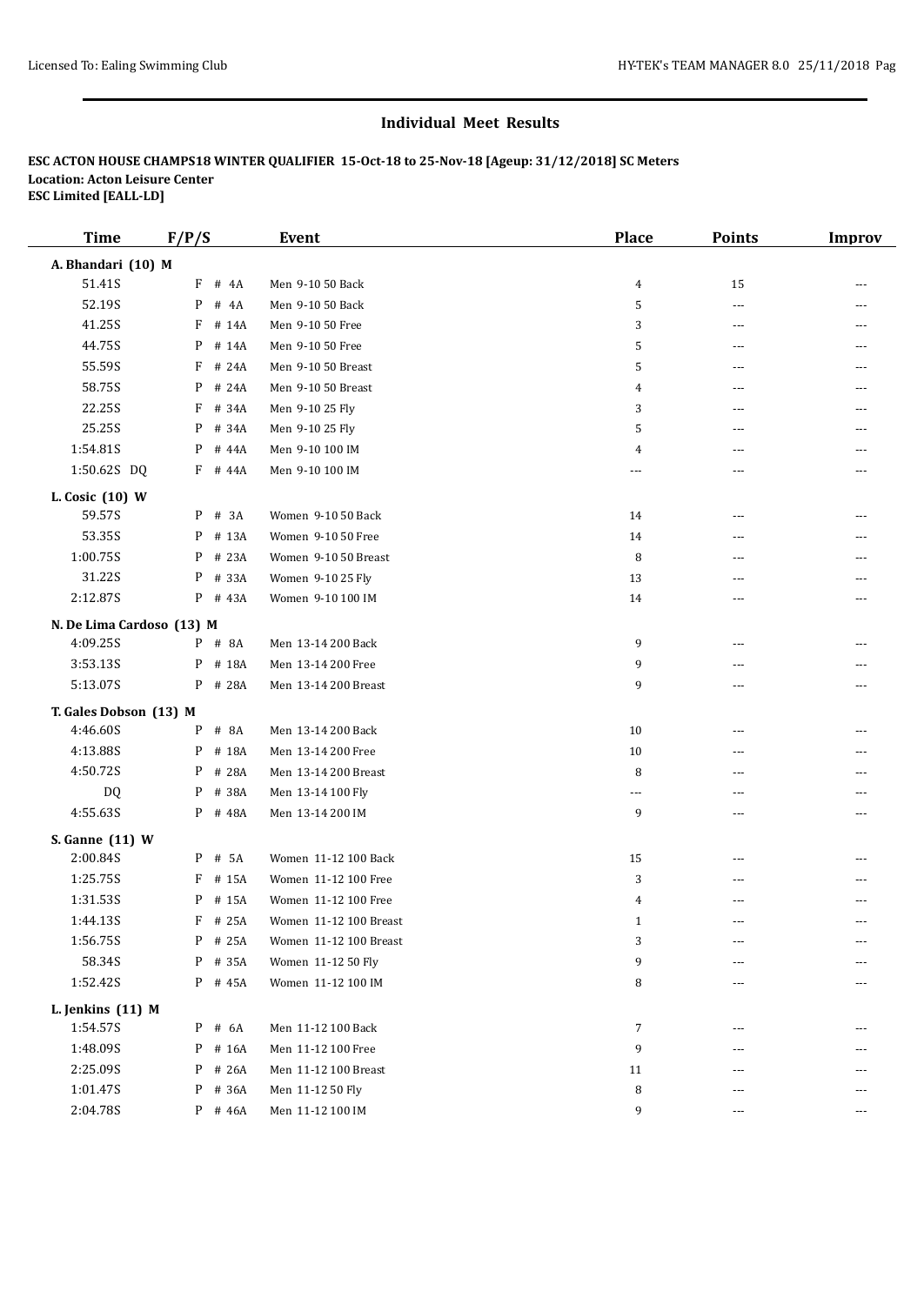### **Individual Meet Results**

# **ESC ACTON HOUSE CHAMPS18 WINTER QUALIFIER 15-Oct-18 to 25-Nov-18 [Ageup: 31/12/2018] SC Meters Location: Acton Leisure Center ESC Limited [EALL-LD]**

| <b>Time</b>            | F/P/S      | <b>Event</b>               | <b>Place</b>   | <b>Points</b>            | <b>Improv</b> |
|------------------------|------------|----------------------------|----------------|--------------------------|---------------|
| M. Korczakowska (12) W |            |                            |                |                          |               |
| 1:54.22S               | P # 5A     | Women 11-12 100 Back       | 11             | $---$                    |               |
| 2:05.47S               | P # 15A    | Women 11-12 100 Free       | 16             | $---$                    |               |
| 2:18.91S               | P # 25A    | Women 11-12 100 Breast     | 16             | ---                      |               |
| 1:13.94S               | P # 35A    | Women 11-12 50 Fly         | 15             | ---                      |               |
| 2:08.785               | P # 45A    | Women 11-12 100 IM         | 15             | ---                      |               |
| N. Malley (10) M       |            |                            |                |                          |               |
| 51.53S                 | $P$ # 4A   | Men 9-10 50 Back           | $\overline{4}$ | $\overline{a}$           | ---           |
| 51.71S                 | F # 4A     | Men 9-10 50 Back           | 5              | 14                       |               |
| 49.18S                 | P # 14A    | Men 9-10 50 Free           | 9              | $\cdots$                 | ---           |
| 1:04.90S               | P # 24A    | Men 9-10 50 Breast         | 9              | $\overline{a}$           |               |
| 25.16S                 | F<br># 34A | Men 9-10 25 Fly            | 6              | ---                      |               |
| 25.65S                 | # 34A<br>P | Men 9-10 25 Fly            | 6              | ---                      |               |
| 2:01.81S               | F # 44A    | Men 9-10 100 IM            | 5              | ---                      |               |
| 2:09.96S               | P # 44A    | Men 9-10 100 IM            | 8              | ---                      |               |
| G. Marshallsay (11) W  |            |                            |                |                          |               |
| 1:43.16S               | F # 5A     | Women 11-12 100 Back       | 4              | $---$                    |               |
| 1:46.22S               | P # 5A     | Women 11-12 100 Back       | 6              | $\overline{a}$           |               |
| 1:37.69S               | P # 15A    | Women 11-12 100 Free       | 8              | ---                      |               |
| 2:03.13S               | P<br># 25A | Women 11-12 100 Breast     | 7              | ---                      |               |
| 41.96S                 | F # 35A    | Women 11-12 50 Fly         | 2              | ---                      |               |
| 47.53S                 | P # 35A    | Women 11-12 50 Fly         | $\overline{2}$ | ---                      |               |
| 1:38.15S               | F # 45A    | Women 11-12 100 IM         | 2              | $\sim$                   | ---           |
| 1:44.66S               | P # 45A    | Women 11-12 100 IM         | 5              | $\overline{\phantom{a}}$ | ---           |
| <b>B.</b> Mehta (15) W |            |                            |                |                          |               |
| 5:23.49S               | $P$ # 9A   | Women 15 & Over 200 Back   | 8              | ---                      |               |
| 5:11.19S               | P # 19A    | Women 15 & Over 200 Free   | 8              | ---                      |               |
| 5:16.37S               | P # 29A    | Women 15 & Over 200 Breast | 8              | $\overline{\phantom{a}}$ |               |
| M. Midura (12) M       |            |                            |                |                          |               |
| 2:09.10S               | P # 6A     | Men 11-12 100 Back         | 11             | ---                      |               |
| 2:04.13S               | P # 16A    | Men 11-12 100 Free         | 12             | $\overline{\phantom{a}}$ |               |
| 2:32.06S               | $P$ # 26A  | Men 11-12 100 Breast       | 12             |                          |               |
| 1:20.00S               | P # 36A    | Men 11-12 50 Fly           | 12             |                          |               |
| 2:33.09S               | P # 46A    | Men 11-12 100 IM           | $12\,$         | ---                      |               |
| S. Patel (10) W        |            |                            |                |                          |               |
| 55.38S                 | P # 3A     | Women 9-10 50 Back         | 8              | $---$                    |               |
| 48.34S                 | P # 13A    | Women 9-10 50 Free         | 9              | ---                      |               |
| 1:08.88S               | P # 23A    | Women 9-10 50 Breast       | 14             | ---                      |               |
| 28.85S                 | P # 33A    | Women 9-10 25 Fly          | 11             | ---                      |               |
| 2:10.87S               | $P$ # 43A  | Women 9-10 100 IM          | 12             | $\overline{\phantom{a}}$ | ---           |